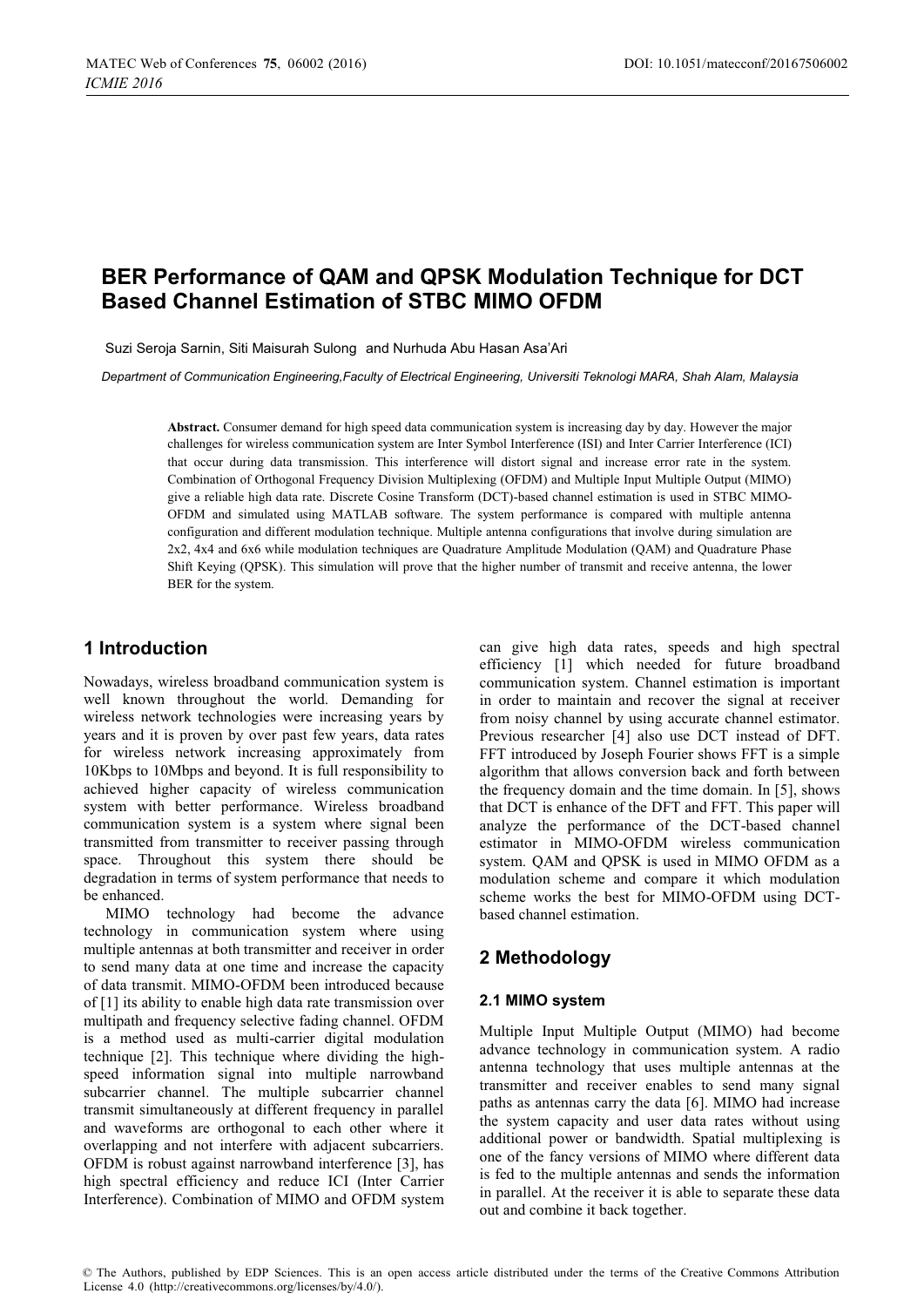In MIMO system, a transmitter sends multiple streams by multiple transmit antennas. The transmit streams go through matrix channel which consist of all  $N_tN_r$  path between the  $N_t$  transmit antennas at the transmitter and  $N_r$  receive antennas at the receiver. Then, the receiver gets the receive signal vectors by the multiple receive antennas and decode the receive signal vectors into the original information [7]. MIMO system can be modeled as

$$
Y = Hx + n \tag{1}
$$

which  $x$  is the transmitted symbol from each antenna and *Y* is the received signal at the receiver. *H* is the channel matrix for multiple antennas. *H* channel can be express by matrix according to the number of transmit and receive antennas and n were the channel noise, AWGN channel.

$$
H = \begin{bmatrix} h_{1,1} & h_{1,2} & \cdots & h_{1,N_t} \\ h_{2,1} & h_{2,2} & \cdots & h_{2,N_t} \\ \vdots & \vdots & \cdots & \vdots \\ h_{N_r,1} & h_{N_r,2} & \cdots & h_{N_r,N_t} \end{bmatrix}
$$

H channel indicates the number of transmit and receive antennas, as the number of antenna increases for transmit and receive antenna, increases the transmit stream of MIMO channel.

#### **2.2 Space time block code**

Diversity is one of technique in multipath antennas, that used to decrease the error of the performance due to wireless fading channels. Space time frequency and spatial diversity are various type of diversity implemented in order to decrease error performance. Space Time Code (STC) system illustrate a concept of space-time diversity that employs in multiple transmit antenna. STC make used of the spatial diversity technique to encode the information into space-time code word and transmitted over symbol times decode back at the receiver. STC can be classifies into Space time block code (STBC) and space-time trellis code (STTC).



**Figure 1**. Alamouti code of STBC.

Alamouti code is the very first STBC which is a complex orthogonal space-time code specialized for two transmit antennas. In Alamouti, transmitted symbol are encoded within two symbol period and it will take two time-slots to transmit two symbols. Fig. 1 shows during the first period, two symbols  $x_1$  and  $x_2$  were transmitted from each of antenna. During the second period, the symbol are copied and transmitted again with  $-x^*$ <sub>2</sub> and  $x^*$ <sup>1</sup> from first and second transmit antennas. This is the orthogonally between symbol after receiving process at the receiver.

The diversity scheme example for 2x2 antenna configuration, it can be seen four copies of  $x_1$  and four copies of  $x_2$  at the receiver regarding to the *H* channel. Since the code is not interfering with each other, the code is orthogonal. Hence, the diversity order for 2x2 antenna configuration is four.

### **2.3 OFDM**

Orthogonal Frequency Division Multiplexing is dividing the total channel bandwidth into many small bandwidth channels. The individual frequencies are carefully chosen such that they are orthogonal to each other, although the carrier can overlap [6]. Individual frequency is known as subcarriers and each of the subcarriers is modulated with a conventional scheme such ASK, PSK and QAM.

In transmission process, a data stream is converted into a parallel from high rate data stream to low rate data stream. The number of data streams corresponding to the number of available OFDM sub-carriers. Then, each of these low data rate stream is used to modulate each of the subcarrier frequencies [6] like example in the Fig. 2.



**Figure 2**. OFDM system

#### **2.4 MIMO-OFDM system**

MIMO OFDM system been widely used in wireless communication system such IEEE 802.11n for WLAN where the standard for wireless broadband communication and been used throughout this project. MIMO OFDM been proved [2], [8] can improve the system capacity and increase speed and high data rate. Previous researcher stated that MIMO OFDM fulfill the requirement because of its unique properties such give high data rates, high spectral efficiency and resistance towards multipath propagation [2].

In order to enhance MIMO-OFDM system performance, channel estimation been added to MIMO OFDM [2]. In this paper, DCT-based channel estimation with STBC in MIMO OFDM system is used in order to increase the performance of the system. Besides, the system also tested on the MIMO system where multiple antennas of 2x2, 4x4 and 6x6 are used in this project with different digital modulation technique.

#### **2.5 Discrete cosine transform (DCT)**

Discrete Cosine Transform (DCT) or inverse DCT (IDCT) can be expressed as a sequence of finitely many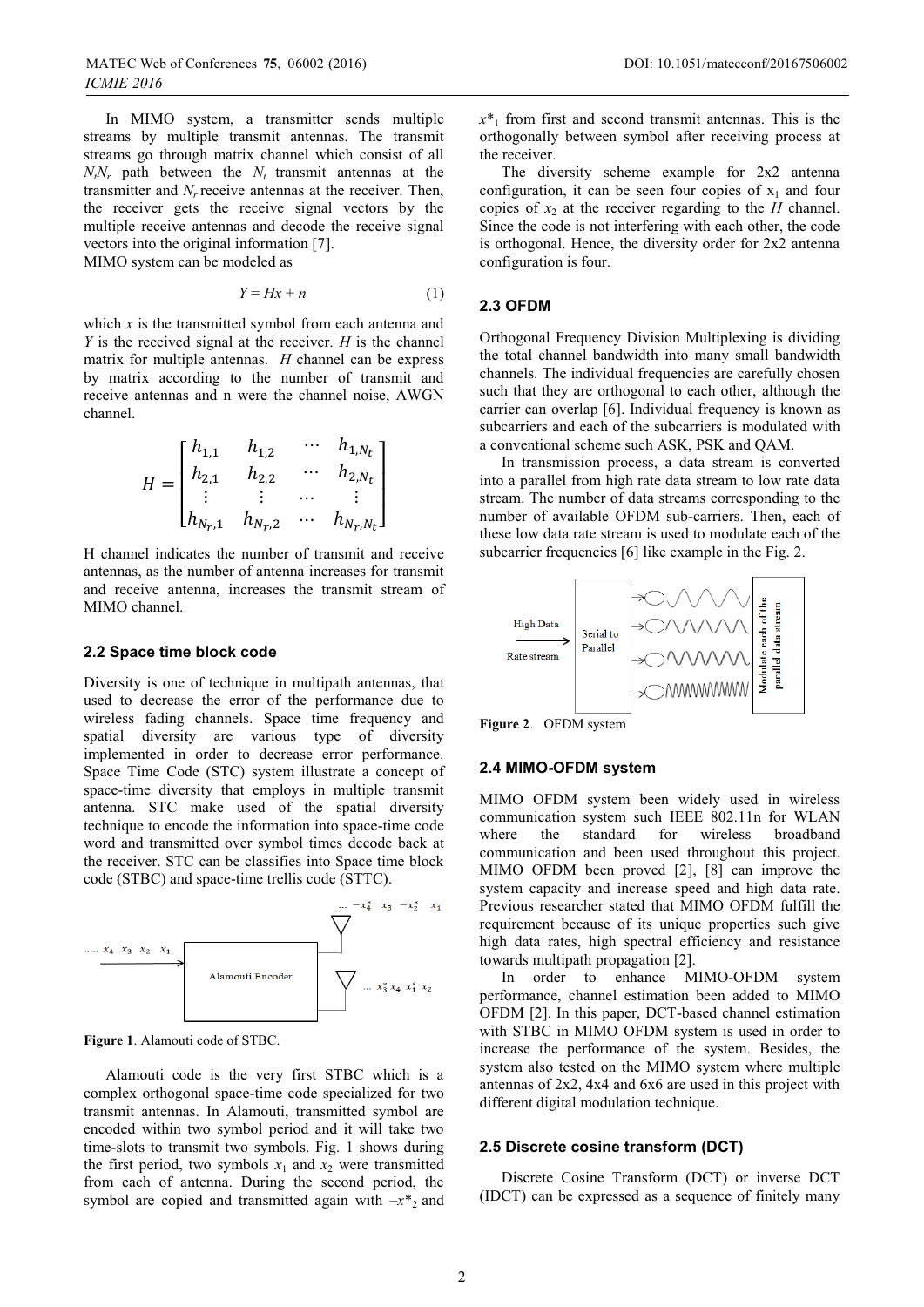data points in terms of a sum of cosine functions oscillating at different frequencies [3]. DCT is proved to be more efficient than DFT as mention by previous researcher[5], [7], [9], [10]. DCT are mostly used in science and engineering application such as lossy compression of audio and images (eg. JPEG). In [3], they said that DCT is a Fourier-related transform similar to the discrete Fourier transform (DFT), but using only real numbers.

Using DCT, a complex exponential function set can be used as orthogonal basis to implement multi carrier scheme [9]. The real time high-frequency components of DFT can be reduced by DCT. DCT employs mirror extension of N-point data sequence to 2N-point data sequence, which removes the discontinuous edge [9].

The output signal of IDCT/DCT-based OFDM system written as:

i. Using IDCT-based at transmitter:

$$
x(n) = IDCT[y(k)]
$$
 (2)

$$
x(n) = \sum_{k=1}^{N} w(k) y(k) \cos(\frac{\pi(2n-1)(k-1)}{2N})
$$
 (3)

 $k = 1, 2, ..., N$ 

where

$$
w(k) = \begin{cases} \frac{1}{\sqrt{N}} & k = 1\\ \frac{2}{\sqrt{N}} & 2 \le k \le N \end{cases}
$$

ii. Using DCT-based at receiver:

$$
Y(k) = DCT[x(n)] \tag{4}
$$

$$
Y(k) = w(k) \sum_{n=1}^{N} x(n) \cos(\frac{\pi (2n-1)(k-1)}{2N})
$$
 (5)

 $k = 1, 2, ..., N$ 

where;

$$
w(k) = \begin{cases} \frac{1}{\sqrt{N}} & k = 1\\ \sqrt{\frac{2}{N}} & 2 \le k \le N \end{cases}
$$

N refers to the length of data symbol obtain from modulation constellation QAM and QPSK while w(k) is the coefficient of DCT that reconstruct sequence very accurately and it is useful property for applications requiring data reduction [5]. IDCT/DCT is a Fouriertransform where transform from frequency to time domain and vice versa.

### **2.6 Quadrature phase shift keying (QPSK)**

Phase Shift Keying is shifting the phase of carrier by modulating signal with phase measured relative to the previous bit interval. In M-ary modulation where two or more bits been grouped together to form a symbol and a

signal, s(t). This project used 4-PSK where  $M = 2<sup>n</sup>$ , n=2 shows transmitting 2 bit per symbol to be mapped into phase [10].

QPSK can be express as:

$$
s(t) = A\cos(2\pi f_c t + \theta^*)
$$
 (6)

where  $f_c$  is the frequency carrier and  $\theta^{\degree} = 0^{\degree}$ , 90 $^{\degree}$ , 180 $^{\degree}$ , 270 $^{\degree}$  is a modulating signal phase shift by 90° as in constellation diagram Fig. 4.

#### **2.7 Quadrature amplitude modulation (QAM)**

QAM is a modulation technique that combines with Amplitude Shift Keying (ASK) and Phase Shift keying (PSK). QAM consist of two amplitudes of wave and called quadrature when 90° amplitude are out-of-phase with each other. Bit per symbol for M-QAM level used in this project is 4-QAM. QAM can be express as:

$$
s(t) = AI \cos(2\pi f_c t) + AQ \sin(2\pi f_c t)
$$
 (7)

 $A_I$  and  $A_O$  were phase (I) and quadrature (Q) where the data bit stream split into I and Q are grouped together using QAM modulator and mapped into complex symbol [11]. The complex symbol been transmitted and splits up at the receiver using QAM demodulator in order to get the output data.

#### **2.8 DCT-OFDM system**

Fig. 3 shows the MIMO-OFDM system using DCT-based channel estimation. The system works with input binary data modulated by QAM and QPSK modulation scheme. The idea of converting from serial to parallel stream and modulate each of the subcarrier frequencies has been explained in OFDM system section.



**Figure 3.** MIMO-OFDM system using DCT-based channel estimation.

Before the signal had been transmitted, the IDCTbased channel estimation is placed at the transmitter and the sets of low data rate channels carrying the information in parallel being transmitted with multiple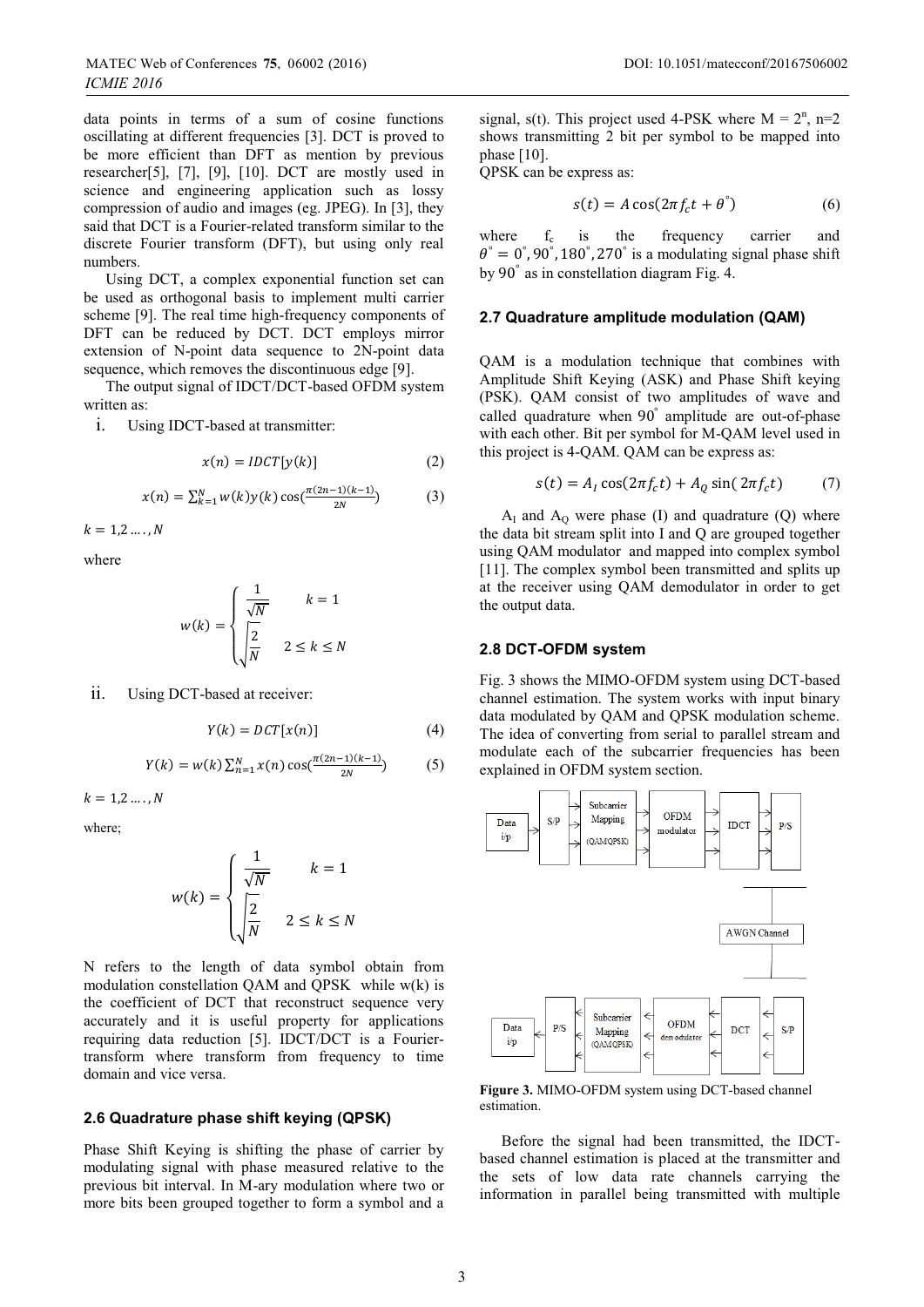antennas through AWGN channel. At the receiver, the signal is change to frequency-domain by inserting DCTbased and demodulated by the OFDM demodulator. Lastly, In order to achieve original data from data stream, the QAM or QPSK demodulator is used.

### **3 Simulation results**

Table 1 shows the parameter used for MIMO-OFDM system based on the WLAN (IEEE 802.11n).

**Table 1**. Parameter of MIMO-OFDM system

| Parameter                | Value           |
|--------------------------|-----------------|
| Antenna configuration    | 2x2, 4x4, 6x6   |
| Data mapping             | 4-QAM/QPSK      |
| Channel estimation       | <b>IDCT/DCT</b> |
| <b>IDCT</b> and DCT size | 52              |
| No of subcarrier         | 52              |
| Channel used             | AWGN            |
| Frame length             | 100             |
| Cyclic prefix            | 16              |

#### **3.1. QPSK modulation**

Fig. 4 shows graph of BER versus Eb/No, for QAM modulation scheme. At Eb/No=5dB, BER for 6x6 antenna configuration is equal to  $1.257 \times 10^{-2}$  while 4x4 is 5.399 $x10^{-2}$  and 2x2 antenna is 9.689 $x10^{-2}$ . MIMO OFDM system of 6x6 antenna configuration has the lowest BER when using QPSK modulation technique. The performance has proven that high number of antenna can make the system become more efficient because transmitted data will reach receiver without being spread to other. Besides that, it shows that the system has also achieved high diversity order. Bits per symbol transmit for M-QAM level can be determined by  $M=2^N$  where M is the QAM level and N is the bits per symbol. Higher bits per symbol sent will increase the probability of bits error.



**Figure 4** . BER vs. Eb/No MIMO-OFDM system using DCTbased using QAM modulation.

Fig. 5 shows graph of BER versus Eb/No for QPSK modulation scheme. At Eb/No=5 dB, BER for 6x6 antenna configuration is equal to  $1.775 \times 10^{-2}$  while 4x4 is

 $7.027 \times 10^{-2}$  and 2x2 antenna is  $1.058 \times 10^{-1}$ . From the result, it shows that when the number of the antenna is increasing, the BER will decrease and successfully reduce interference in the wireless system.



**Figure 5.** BER vs. Eb/No MIMO-OFDM system using DCTbased using QPSK modulation.



**Figure 6.** BER vs Eb/No graph of MIMO-OFDM system using DCT-based channel estimation with 2x2, 4x4 and 6x6 antenna configuration for QAM and QPSK modulation scheme.

Based on the Fig. 6 above, we can see the difference between performances of modulation. With 6x6 antenna configurations, QPSK has the lowest BER while 2x2 QAM has highest BER during simulation. QAM utilise both amplitude and phase variations. Although QAM is widely used in wireless communication system in terms of data carrying capacity, but QAM is more susceptible to noise compare to QPSK. This is because QAM has larger distance between constellation point compare to QPSK. Even though QAM is seen to have the same spectrum and bandwidth efficiency as QPSK but still it is difficult to demodulate in the presence of noise [12]. Addition of STBC in the system also becomes a big help for the antennas to achieve maximum diversity.

### **References**

1. A. Kakadiya, M.M. Solanki, Analysis of adaptive channel estimation techniques in MIMO OFDM